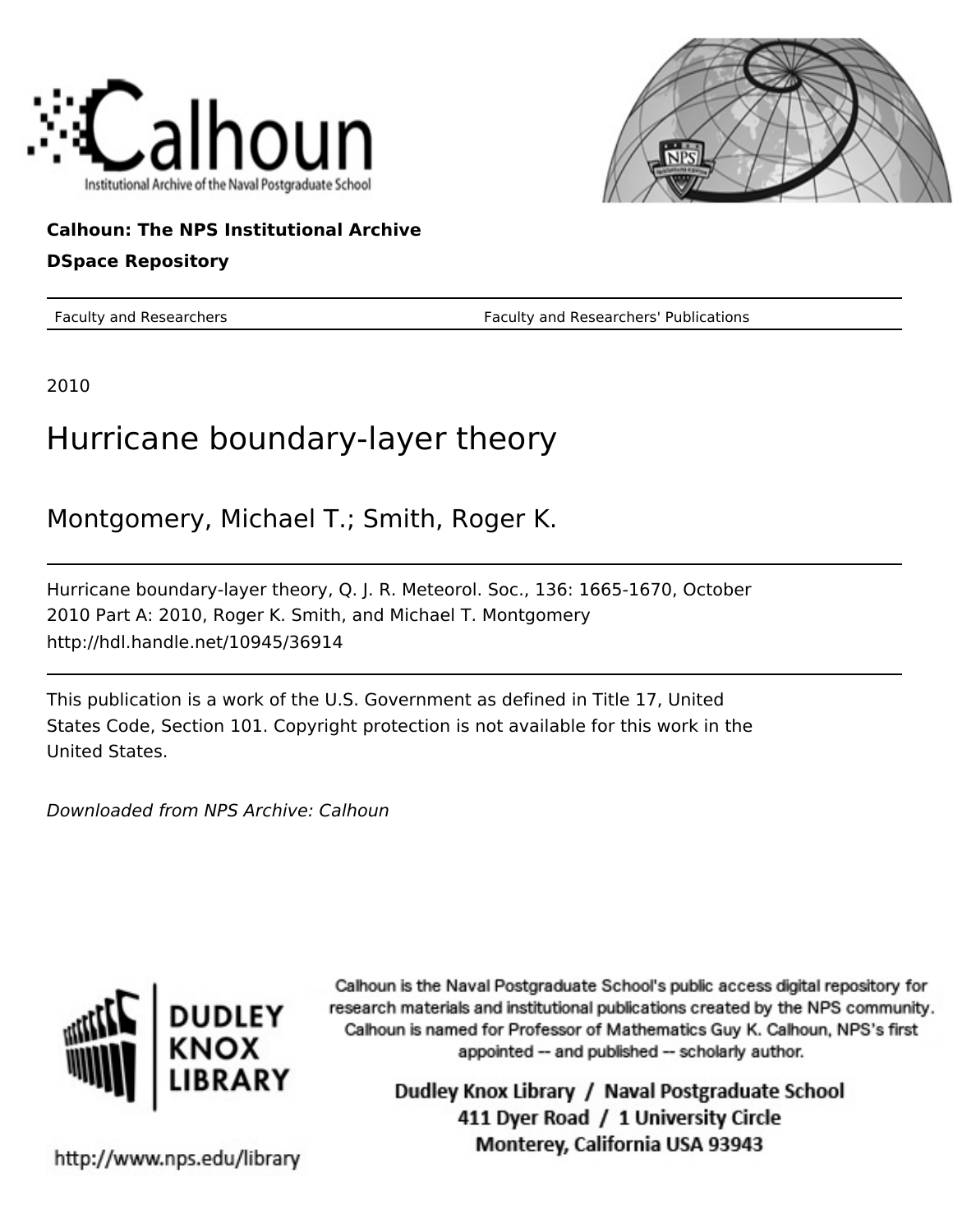

### **Hurricane boundary-layer theory**

Roger K. Smith<sup>a\*</sup> and Michael T. Montgomery<sup>b, c</sup>

<sup>a</sup>*Meteorological Institute, University of Munich, Munich, Germany* <sup>b</sup>*Department of Meteorology, Naval Postgraduate School, Monterey, California, USA* c *Hurricane Research Division, NOAA, Miami, Florida, USA* \*Correspondence to: R. K. Smith, Meteorological Institute, University of Munich, Theresienstrasse 37, 80333 Munich, Germany. E-mail: roger.smith@lmu.de

**In the light of the plethora of definitions for the hurricane boundary layer, we advocate a dynamical definition based on the distribution of agradient flow. We seek also to clarify the fundamental role of the boundary layer in the hurricane intensification process. In particular, we contrast the differences between unsteady boundary layers that are able to facilitate the spin-up of the vortex above and steady boundary layers that cannot. If slaved to the time-dependent vortex aloft, the latter can spin up the interior vortex only indirectly by changing its thermodynamic properties through vertical advection of these from below and adjustment to thermal wind balance. These differences are highlighted by an analytical demonstration that the application of a zero-vertical-gradient condition on velocity above a steady boundary layer does not provide a direct means of allowing the boundary layer to determine the flow in the interior vortex. This result assumes that frictional forces are negligible at this boundary. Finally, echoing a few previous insights, we question the applicability of conventional boundary-layer theory at radii of strong ascent into the eyewall, where the flow is akin to that of separation in aerodynamic boundary layers. Copyright c 2010 Royal Meteorological Society**

*Key Words:* tropical cyclone; friction layer; agradient flow

*Received 9 October 2009; Revised 2 June 2010; Accepted 29 June 2010; Published online in Wiley Online Library 1 October 2010*

*Citation:* Smith RK, Montgomery MT. 2010. Hurricane boundary-layer theory. *Q. J. R. Meteorol. Soc.* **136**: 1665–1670. DOI:10.1002/qj.679

#### **1. Introduction**

The boundary layer of a mature hurricane has been long recognized to be an important feature of the storm as it strongly constrains the radial distribution of vertical motion at its top, as well as those of absolute angular momentum and moisture. Indeed, this idea was central to Emanuel's (1986) formulation of a steady-state hurricane model and to his formulation of a theory for the potential intensity of hurricanes (Bister and Emanuel, 1998, and references therein). There is mounting evidence also that the boundary layer plays a central role in the hurricane intensification process itself (e.g. Emanuel, 1997; Smith *et al.*, 2009, henceforth M3). In the light of current efforts to improve forecasts of hurricane intensity and rapid intensification in particular, we believe it is useful to re-examine the role of

the boundary layer on the physics of hurricanes. Although parts of our discussion may be well known to some readers, we believe that the interpretations offer a broad context in which to understand the role of the boundary layer in hurricane forecast models.

A significant result of M3 was the identification of two mechanisms for the spin-up of the mean tangential circulation of a hurricane. The first involves convergence of absolute angular momentum *above* the boundary layer, where this quantity is approximately conserved. This mechanism acts to spin up the outer circulation at radii where the boundary-layer flow is subgradient and where there is subsidence into the boundary layer. The second mechanism involves the convergence of absolute angular momentum within the boundary layer, where it is not conserved, but where air parcels are displaced farther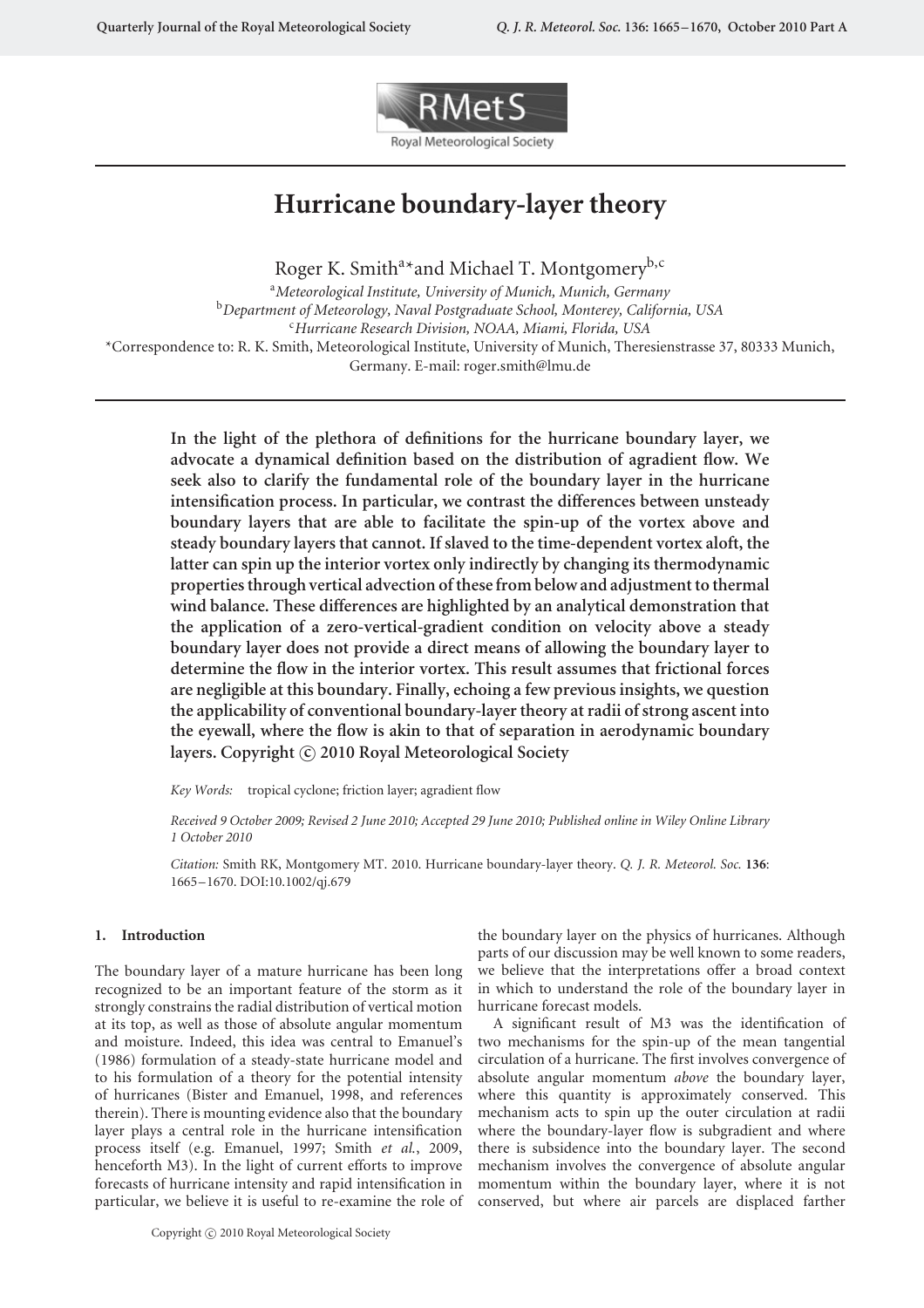radially inwards than are those above the boundary layer. This mechanism is associated with the development of supergradient wind speeds in the boundary layer. Of course, the radial inflow in both mechanisms is ultimately linked to the overturning circulation forced by the local buoyancy of individual deep convective clouds in the inner-core region, but the boundary-layer inflow is considerably enhanced by the force imbalance brought about by surface friction (Montgomery *et al.*, 2009; Bui *et al.*, 2009). Thus the boundary layer is an essential ingredient of the spin-up of the inner-core region.

Smith and Vogl (2008) sought to develop an improved formulation of the slab model for a steady-state boundary layer with the initial aim of improving Emanuel's steadystate hurricane model. They found that when the boundarylayer depth is held constant as assumed by Emanuel, the slab model breaks down at a finite radius inside the radius of maximum tangential wind speed at the top of the boundary layer. This breakdown is associated with the development of supergradient winds, which lead to a rapid deceleration of the radial inflow. As a result, the inflow is brought rapidly to rest at a finite radius, leading to an unrealistically large vertical velocity near the radius of breakdown. Although this unrealistic behaviour can be mitigated by allowing the boundary-layer depth to decrease with decreasing radius<sup>\*</sup>, the development of supergradient winds became problematic in developing a simple extension of Emanuel's model, because the angular momentum exiting the boundary layer cannot match the assumed winds above it, which were required to be in thermal wind balance.

The foregoing issues were articulated further in a paper by Smith *et al.* (2008), who showed that Emanuel's formulation is inconsistent in the hurricane inner-core region. In the paper, Smith *et al.* (2008) argued that a single-layer slab model was inadequate to represent the low-level flow in this region and that the surface-based inflow layer would need to be supplemented by an outflow layer on top of it to allow the flow to readjust to a near-gradient value† before ascending in the eyewall clouds (their Figure 6). Such a configuration finds strong support in the calculations of M3.

An immediate question arises: do similar difficulties arise in continuous models for the steady-state boundary layer such as that presented by Kepert and Wang (2001, henceforth KW01), or are such models able to allow the boundary layer to determine the radial distribution of radial and azimuthal momentum that exits the top of the boundary layer in the inner-core region? It is noteworthy that KW01 chose to apply a zero-vertical-gradient condition for both horizontal velocity components at the top of their model domain, presumably with the aim of allowing the region of upflow to be an 'outflow boundary'. However it is apparent from the flow fields shown in KW01's Figure 2 that the flow exits the top of their computational domain almost normally so that the radial flow there is almost zero. Assuming that the frictional forces at this altitude are small, which is consistent with the information given in the figure, it follows readily that the azimuthal flow is in close gradient wind balance with the prescribed pressure field.

One purpose of the present paper is to examine the related problem of defining the boundary layer in hurricanes as well as issues of parametrizing the boundary layer in this region in full time-dependent models.

A second purpose of the paper is to better understand steady-state boundary-layer calculations such as those of KW01 and to show *analytically* that, if the top of a boundary layer model is taken at or above the level at which the frictional force vanishes, the zero-vertical-gradient condition does not allow the model to determine the flow above it. Rather, the condition requires that the flow returns to gradient wind balance with zero radial velocity. Therefore, it would appear that continuous steady-state boundary-layer models in which frictional forces are small near their top are so constrained that they are unable to determine the radial distribution of radial and azimuthal momentum of air that ascends through their top. In such steady models, the outflow above the inflow layer can only bring bring the ascending air to the *prescribed* gradient wind above the boundary layer. These inferences help to understand KW01's Figure 2 as discussed above.

The paper is organized as follows. In section 2, we review briefly the relationship of the boundary-layer equations to the full equations for the motion of a turbulent, axisymmetric vortex. In section 3, we demonstrate that the zero-vertical-gradient conditions adopted by KW01 are almost the same as assuming that the radial wind is zero at the upper boundary of the domain and that the tangential wind component has its gradient value there, provided that the corresponding frictional forces are small. In section 4, we review some definitions of the boundary layer that have appeared in the literature and discuss their bearing on the issues discussed above. The conclusions are presented in section 5.

#### **2. Conventional vortex boundary-layer theory**

Traditionally, the boundary layer refers to the shallow region of flow adjacent to a rigid boundary (or fluid interface)where velocity gradients normal to the surface are relatively large on account of frictional effects. When the Reynolds number is large, a standard scale analysis for the boundary-layer flow indicates that the pressure gradient of the exterior flow is transmitted approximately unchanged through the boundary layer to the surface, a result that goes back to seminal work by Ludwig Prandtl first published in 1904<sup>‡</sup>. It is assumed also that the velocity blends smoothly into that of the free stream above the boundary layer.

The boundary layer of a hurricane is typically less than 1 km deep, so that the variation of density with height can be neglected to a good approximation. Assuming for the present that the turbulent momentum transfer may be represented in terms of a constant eddy diffusivity, *K*, the Navier–Stokes equations for an axisymmetric vortex may be

<sup>∗</sup>The decrease was taken at a rate that is inversely proportional to the square root of the inertial stability parameter of the gradient wind, a rate that is suggested by a scale analysis of the full boundary-layer equations (Vogl and Smith, 2009).

<sup>†</sup>A scale analysis for a hurricane shows that the mean azimuthal flow is in approximate gradient wind balance in the free atmosphere at heights where the radial component of flow is small compared with the azimuthal component (Willoughby, 1979), a result supported by observations (Willoughby, 1990).

<sup>‡</sup>An excellent summary of conventional boundary-layer theory is given by Kundu (1990). He and Anderson (2005) give interesting historical reviews of Prandtl's pioneering work.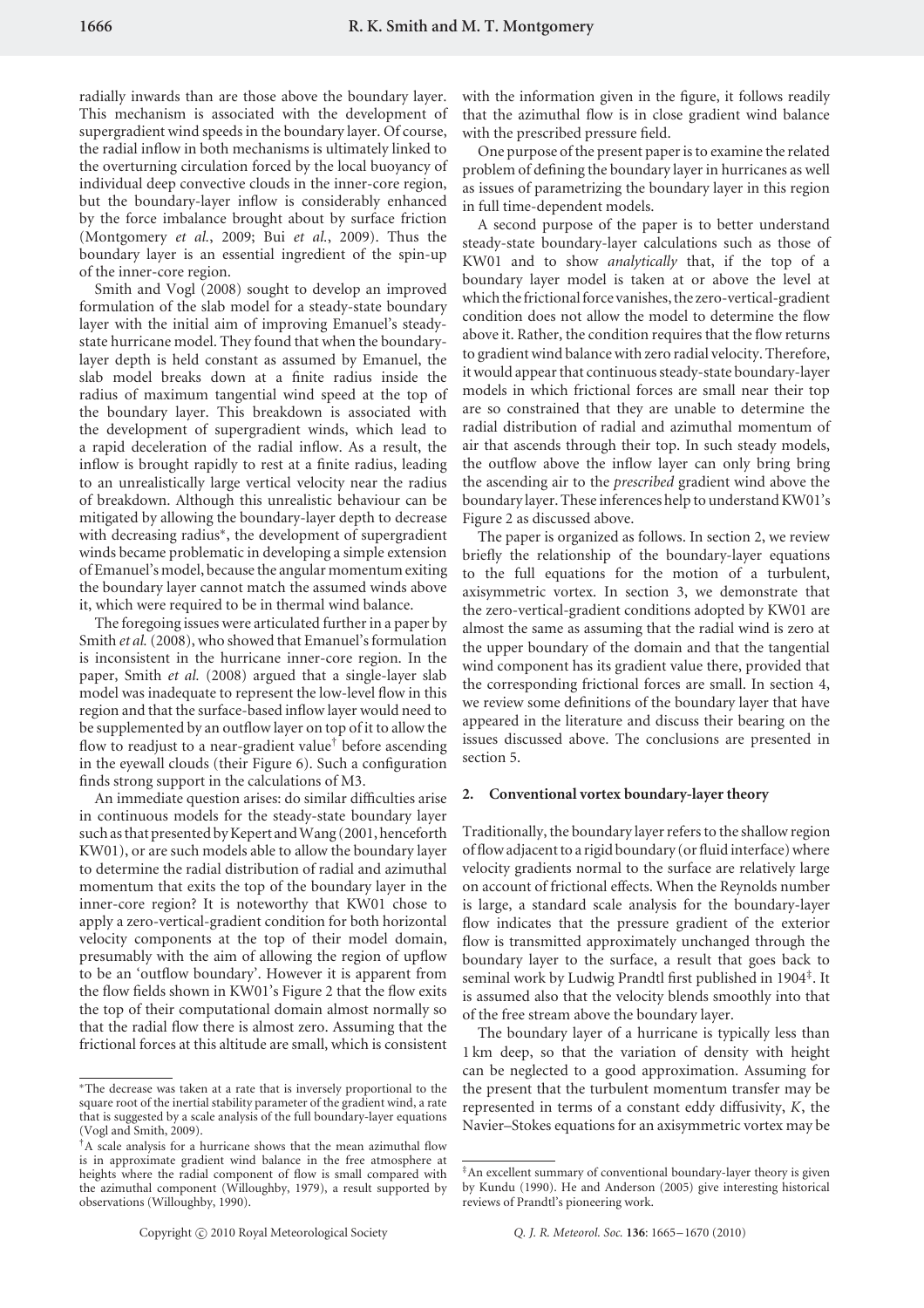expressed in cylindrical polar coordinates,  $(r, \lambda, z)$  as:

$$
\frac{\partial u}{\partial t} + u \frac{\partial u}{\partial r} + w \frac{\partial u}{\partial z} - \frac{v^2}{r} - fv =
$$
  

$$
-\frac{1}{\rho} \frac{\partial p}{\partial r} + K \left( \nabla^2 u - \frac{u}{r^2} \right),
$$

$$
\frac{\partial v}{\partial t} + u \frac{\partial v}{\partial r} + w \frac{\partial v}{\partial z} + \frac{uv}{r} + fu = K \left( \nabla^2 v - \frac{v}{r^2} \right), \qquad (2)
$$

$$
\frac{\partial w}{\partial t} + u \frac{\partial w}{\partial r} + w \frac{\partial w}{\partial z} = -\frac{1}{\rho} \frac{\partial p}{\partial z} + K \nabla^2 w, \quad (3)
$$

where  $(u, v, w)$  is the velocity vector,  $p$  is the perturbation pressure, and *ρ* is the density. The equations are supplemented by the continuity equation, which for a homogeneous fluid is

$$
\frac{1}{r}\frac{\partial(ru)}{\partial r} + \frac{\partial w}{\partial z} = 0.
$$
 (4)

In the derivation of equations for the boundary layer, it is normally assumed that the tangential wind component at the top of the boundary layer,  $v_{\rm g}$ , is at most a function of radius and time *and* that it is in gradient wind balance, i.e. it satisfies the equation:

$$
\frac{v_g^2}{r} + f v_g = \frac{1}{\rho} \frac{\partial p}{\partial r}.
$$
\n(5)

The fact that the radial pressure gradient throughout the boundary layer is to a close approximation equal to that at the top of the layer allows us to substitute for the pressure gradient in terms of  $v_{\rm g}$  using (5). A scale analysis shows also that the friction terms are dominated by those involving vertical gradients (Vogl and Smith, 2009). Then, setting  $v = v_{\rm g}(r, t) + v'$ , and allowing the eddy diffusivity, *K*, to be a function of height, Eqs (1) and (2) become:

$$
\frac{\partial u}{\partial t} + u \frac{\partial u}{\partial r} + w \frac{\partial u}{\partial z} - \frac{v'^2}{r} - \xi_g v' = \frac{\partial}{\partial z} \left( K \frac{\partial u}{\partial z} \right), \quad (6)
$$

$$
\frac{\partial v'}{\partial t} + u \frac{\partial v'}{\partial r} + w \frac{\partial v'}{\partial z} + \frac{uv'}{r} + \zeta_{\rm g} u = \frac{\partial}{\partial z} \left( K \frac{\partial v'}{\partial z} \right), \quad (7)
$$

where

$$
\xi_{\text{g}} = \frac{2v_{\text{g}}}{r} + f
$$
 and  $\zeta_{\text{g}} = \frac{\partial v_{\text{g}}}{\partial r} + \frac{v_{\text{g}}}{r} + f,$  (8)

are the absolute angular velocity and the vertical component of absolute vorticity of the gradient wind, respectively.

#### **3. The upper boundary condition**

We consider now a steady boundary layer with *∂/∂t* ≡ 0. Assuming that frictional forces can be ignored at the top of the boundary layer (the usual assumption of boundary-layer theory), Eqs (6) and (7) become

$$
u\frac{\partial u}{\partial r} + w\frac{\partial u}{\partial z} - \frac{{v'}^2}{r} - \xi_{g}v' = 0, \qquad (9)
$$

$$
u\frac{\partial v'}{\partial r} + w\frac{\partial v'}{\partial z} + \frac{uv'}{r} + \zeta_{g} u = 0, \qquad (10)
$$

Copyright (C) 2010 Royal Meteorological Society *Q. J. R. Meteorol. Soc.* 136: 1665–1670 (2010)

Following KW01, let us choose the upper boundary condition on *u* and *v* to be

$$
\frac{\partial u}{\partial z} = 0 \quad \text{and} \quad \frac{\partial v}{\partial z} = 0 \quad \text{at} \quad z = h. \tag{11}
$$

, (1) The second of these conditions is equivalent, of course, to *∂v /∂z* = 0. Then Eqs (9) and (10) give

$$
u\frac{\partial u}{\partial r} = \frac{v^2}{r} + \xi_g v' \quad \text{at} \quad z = h,
$$
 (12)

$$
u(\zeta' + \zeta_g) = 0 \quad \text{at} \quad z = h, \tag{13}
$$

where  $\zeta' = (1/r)\{\partial (rv')}/\partial r\}$  is the vertical component of the relative vorticity of the agradient flow. Since the vertical component of the relative vorticity  $\zeta' + \zeta_g$  at  $z = h$  is typically not zero, Eq. (13) requires that  $u = 0$ , whereupon from Eq. (12), for a cyclonic vortex at the top of the boundary layer,  $v' = 0$ .

It follows from the analysis above that there is practically no difference between applying the zero-vertical-gradient condition (11) and applying the conventional boundary condition that the flow at the top of the boundary layer merges smoothly into the prescribed flow above, i.e.  $u = 0$ and  $v = v<sub>g</sub>$  (or  $v' = 0$ ) at  $z = h$ . Thus the zero-verticalgradient condition does not provide a means of allowing a steady-state boundary-layer model to directly determine the flow in the vortex interior.

The foregoing result may be interpreted physically in terms of angular momentum. If frictional torques are negligible in an axisymmetric flow, the absolute angular momentum,  $M = rv + fr^2/2$ , is materially conserved. The zero vertical gradient condition on the tangential velocity component at the upper boundary implies that the vertical advection of absolute angular momentum, *w*(*∂M/∂z*), is zero. Then, if the flow is steady  $(\partial \nu/\partial t = 0)$ , the radial advection of absolute angular momentum, *u*(*∂M/∂r*), must vanish also. If *∂M/∂r >* 0, i.e. if the flow is centrifugally stable, it follows that *u* must be zero. Note that  $u(\partial M/\partial r) = 0$  is equivalent to  $u(\zeta' + \zeta_g) = 0$  (cf. Eq. (13)), which states that the radial flux of absolute vorticity is zero.

The above result explains why the boundary-layer flow shown in Figure 2 of KW01 exits the calculation domain close to vertically. This figure shows that turbulent diffusion is small $\frac{1}{2}$  at the top of the computational domain, so that the foregoing analytical derivation is applicable. The result suggests also why, in the linear model described by Eliassen and Lystadt (1977), Kuo (1982), Kepert (2001) and Vogl and Smith (2009), it is not possible to avoid satisfying the condition that  $u = 0$  and  $v = v<sub>g</sub>$  at  $z = h$  (or more precisely as  $z \to \infty$ ).

Note that, in the solutions of the foregoing linear models, *there is no finite height at which the zero-vertical-gradient boundary condition on the horizontal velocity vector*(Eq. (11)) *is satisfied*. This was another reason that led us to examine the consequences of KW01's use of the condition.

#### **4. The hurricane boundary layer revisited**

There is some divergence of opinion in the literature on how to define the hurricane boundary layer. M3 adopts

<sup>§</sup>The caption to the figure states '... the solid heavy line marks the top of the layer in which vertical diffusion plays a marked role in the dynamics' and this line lies below the upper boundary.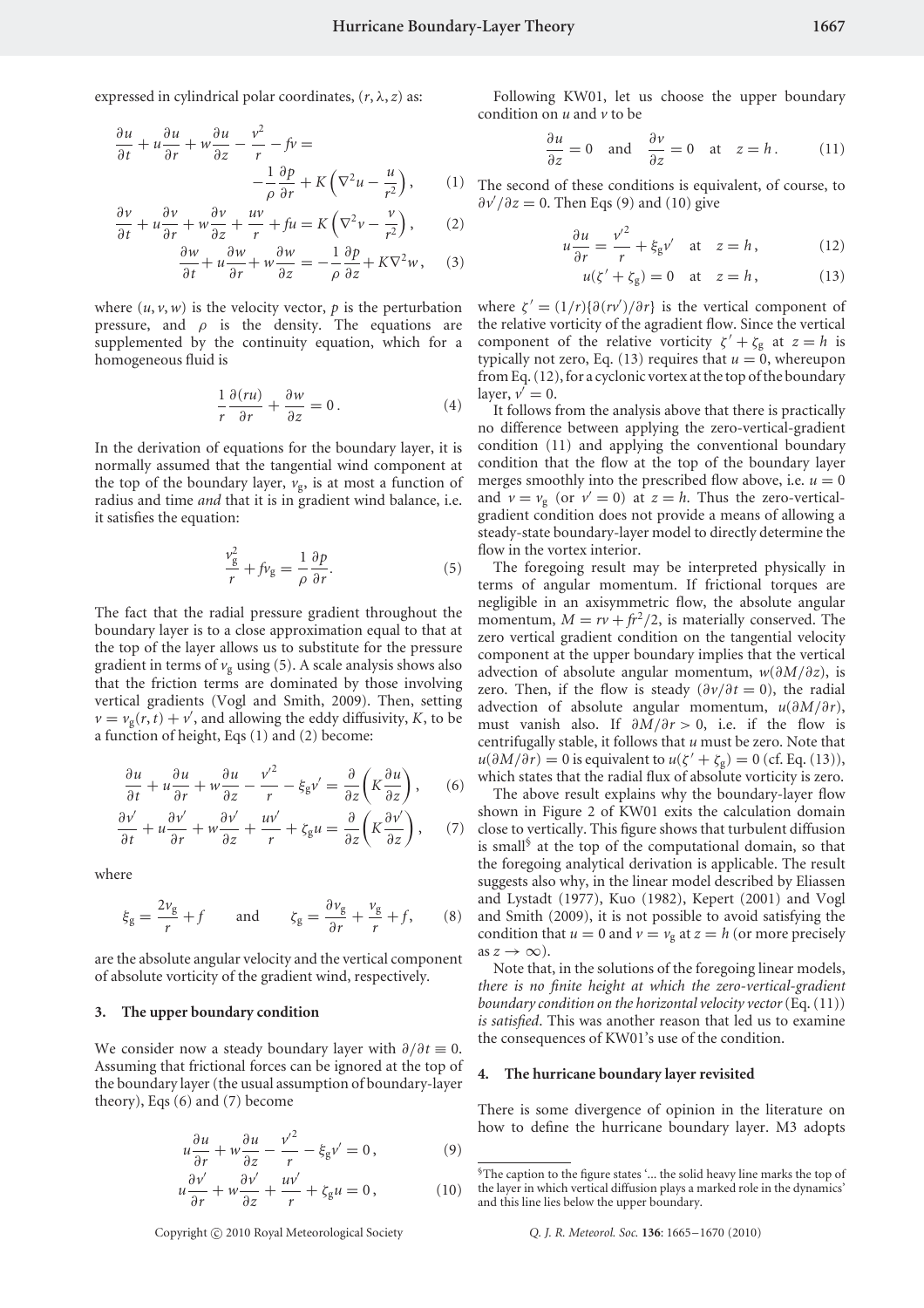a dynamical definition, using the term *boundary layer* to describe the shallow layer of *strong* inflow near the sea surface that is typically 500 m to 1 km deep and which arises *largely* because of the frictional disruption of gradient wind balance near the surface (Figure 6 of M3)<sup>9</sup>. While this definition appears to be consistent with the descriptions provided in Kepert (2001) and KW01, these authors do not give an explicit definition for the boundary layer. The definition of M3 does not apply to the friction layer in axisymmetric balance models, which are founded on the assumption that the entire flow is in strict gradient wind balance (Smith and Montgomery, 2008). In these models, the boundary layer is the layer across which the vorticity influx is equal to the frictional torque resulting from surface friction. While the foregoing assumption might seem plausible, we are unaware of any rigorous justification of it and note that it is not supported by a scale analysis of the boundarylayer equations (Smith and Montgomery, 2008; Vogl and Smith, 2009). Recently, Bryan and Rotunno (2009) take the boundary layer to be the layer in which the turbulent force is important and strongly controlled by surface interaction. Based on axisymmetric numerical simulations, they showed that the height of the maximum tangential wind component is roughly equivalent to the top of the boundary layer so defined. This assumption was apparently needed 'to match the free atmosphere component to the planetary boundarylayer closure in Emanuel's potential intensity theory'. Other authors have adopted a thermodynamic definition of the boundary layer, characterized by the layer in which the virtual potential temperature is appreciably well mixed (e.g. Moss and Merceret, 1976), the lifting condensation level outside of deep convective regions (Moss and Rosenthal, 1975), or where the virtual potential temperature exceeds that of the air at the ocean surface by 0.5 K (Anthes and Chang, 1978).

The dynamical definition of M3 is uncontroversial in the outer regions of a hurricane, where there is subsidence into the boundary layer, but it has limitations in the inner-core region where boundary-layer air is being lofted into the eyewall clouds. In the latter region, conventional boundary-layer theory breaks down. For one thing, vertical perturbation pressure gradients may not be ignored there<sup> $\parallel$ </sup>. The flow in this region is akin to that of separation in aerodynamic boundary layers. There is recent observational evidence showing that radial gradients of the vector momentum stress are important also in this region of the hurricane (Zhang *et al.*, 2010).

The idea of boundary-layer air erupting into the eyewall clouds is in the spirit of the discussion by Stull (1988) in relation to defining the boundary layer in the subtropical high pressure regions, where there is large-scale subsidence into the boundary layer and in the intertropical convergence zone (ITCZ) where the air is ascending into deep convective

clouds (his Figure 1.6). Stull noted that the boundary layer was well defined in the former region, but not in the latter. Indeed, his Figure 1.6 is suggestive that the 'boundary layer' should be thought of as encompassing the entire troposphere in the ITCZ region. The problems were recognized long ago by Moss and Rosenthal (1975) and Shapiro (1983). For example, Shapiro wrote: '... as the radius of maximum tangential wind is approached, the boundary layer itself becomes ill defined, as air is pulled up into the active convection'. The M3 definition is limited also as it does not make reference to the layer of outflow that surmounts the inflow layer in the inner-core region of the hurricane. This outflow feeds smoothly into the eyewall (Marks *et al.*, 2008; Bell and Montgomery, 2008). Retrievals of turbulent kinetic energy from Doppler radar data in hurricanes suggest that boundary-layer turbulence is being lofted into the eyewall clouds in this region to supplement the turbulence generated locally within the eyewall itself (Lorsolo *et al.*, 2010). If this is the case, it is hard to imagine how 'the turbulent fluxes go to zero at  $z = h'$  (Bryan and Rotunno, 2009: their section 2b) and footnote 5), *h* being the top of the boundary layer at which the tangential wind speed is presumed also to attain its maximum value.

The thermodynamic definitions may be useful in the outer regions of the vortex, but they are moot on the important dynamical processes described in M3. A recent observational study by Zhang *et al.* (2010) has highlighted the differences between the thermodynamic and dynamic definitions of the boundary layer. They showed that turbulent momentum fluxes decrease to zero, not at the mixed-layer top (about 300 m), but at a height of about 700 m, which is a little shallower than the depth of the inflow layer. While these observations are limited to a clear-air region between outer rainbands where mean wind speeds are of marginal hurricane strength, this finding highlights the limitations of a thermodynamic definition of the boundary layer.

Notwithstanding the difficulties of precisely defining the boundary layer in the ascent region of the hurricane inner core, it is undisputed that the boundary layer exerts an immense control on the swirling flow above it. In particular, it determines the radial distribution of absolute angular momentum, pseudo-equivalent potential temperature and turbulent kinetic energy. We have shown here analytically that if the lofting of turbulent kinetic energy is ignored, a continuous steady boundary-layer model is intrinsically unable to determine radial and tangential wind distributions that depart from gradient wind balance in the vortex above. The reason is that the outflow that surmounts the inflow layer adjusts the flow back to its gradient value. This limitation would not detract from their possible utility in constraining the free atmosphere in *steady* hurricane models of the type proposed by Emanuel (1986), providing the consequences of neglecting the vertical transport of turbulent kinetic energy are recognized. However, models like Emanuel's that assume gradient balance in the boundary layer are unable to capture the strong amplification of the tangential wind component in the inflow layer as demonstrated by Smith *et al.* (2008) and Bryan and Rotunno (2009).

The situation is different when the flow is time dependent, but because of the tight coupling between the flow in the boundary layer and that above, care must be exercised in constructing cause and effect arguments. With this note of caution, one might think of changes in the radial distribution of absolute angular momentum and pseudo-equivalent

<sup>¶</sup>While there is inflow throughout the lower troposphere in the calculations presented in M3, the largest radial wind speeds are confined within the lowest kilometre. The lower-tropospheric inflow results from a balanced response of the vortex to the radial gradient of the azimuthally averaged diabatic heating rate in the eyewall clouds. The strong inflow near the surface is not captured by a balance model (Bui *et al.*, 2009, Figures 5 and 6).

The scale analysis presented by Vogl and Smith (2009) does not apply in this region as the conventional boundary-layer assumption that the radial length-scale is much larger than the vertical length-scale is not valid.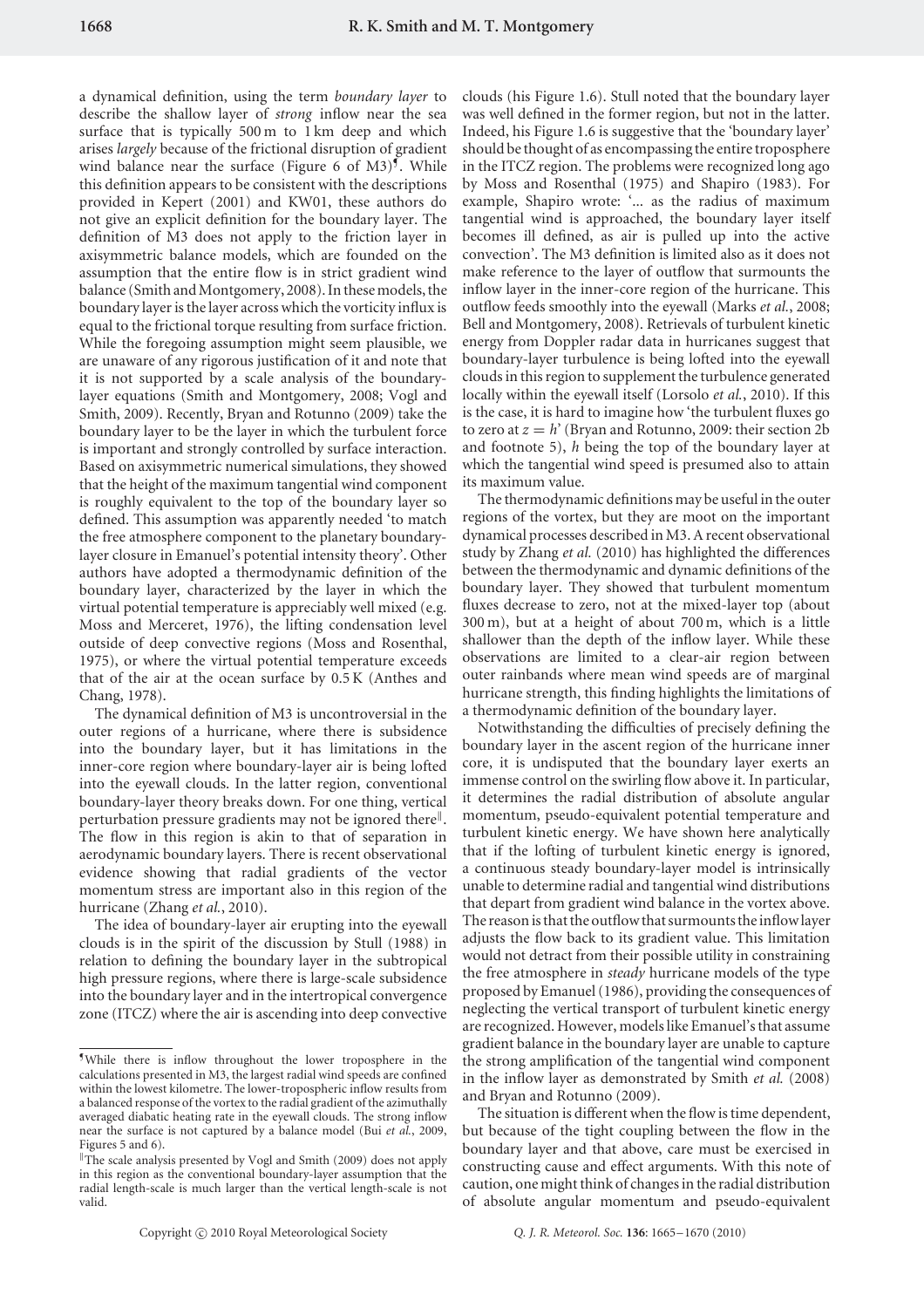potential temperature in the boundary layer as being lofted into the vortex above by the air ascending out of the boundary layer, much in the sense envisioned in Emanuel's (1997) formulation of a time-dependent model for the hurricane. In general, these changes will be accompanied by a change in the pressure field of the vortex itself, which, in turn, will change the degree of force imbalance in the boundary layer leading to a change in the inflow. A consequence of the result described in section 3 is that a steady-state boundary layer that is slaved to the flow above cannot directly alter the dynamics of that flow, but thermodynamic changes in the boundary layer can be communicated to the vortex above. These changes can have an indirect effect on the dynamics of the vortex through adjustments to thermal wind balance. If the boundary layer flow is allowed to vary with time as in M3, it can have a direct dynamical effect on the vortex aloft.

In hurricane forecast models, it is necessary to parametrize the effects of the turbulent transfer of heat, moisture and momentum across the boundary layer and their exchange across the air–sea interface. A range of schemes has been proposed for the atmosphere boundary layer in general (e.g. Stull, 1988), but not specifically for hurricanes in a highwind-speed marine environment. While the schemes have various degrees of sophistication, most∗∗ seek to determine some local value of turbulent diffusivity,  $K(r, z)$ , to close Eqs (6) and (7). In some schemes, the determination is based on empirical formulae while in others it is based on a calculation of the turbulent kinetic energy, which may be carried as a prognostic quantity (e.g. in the Gayno–Seaman scheme; Shafran *et al.*, 2000). Normally, these schemes are applied in time-dependent models in which the boundarylayer flow has a direct influence on the dynamics and thermodynamics as discussed above, but they may be used also for diagnostic studies, an example being the steady-state model of KW01.

#### **5. Conclusions**

We have sought to clarify the fundamental role of the boundary layer in hurricane dynamics and intensification. We have examined the related problem of defining the boundary layer in hurricanes as well as issues of parametrizing the boundary layer in full time-dependent models.We advocate a dynamical definition of the boundary layer, that recognises the role of gradient wind imbalance resulting from surface friction. We note also the limitations of any definition at radii of strong ascent into the eyewall, where local vertical pressure gradients are expected to become important, invalidating a key assumption of boundary-layer theory that neglects such gradients. Other key assumptions of boundary-layer theory are violated also: (i) that the layer is a shallow transition zone through which turbulent momentum transport is important, and (ii) that this transport becomes negligible at the top of the layer.

In the light of these issues, we have revisited the problem of formulating a steady hurricane boundary-layer model. We have shown analytically that, if the top of the model is taken at, or above, the level at which the frictional force

vanishes, the zero-vertical-gradient condition does not allow the model to determine the flow above it, but requires the flow to return to the prescribed gradient wind with zero radial velocity.

We have contrasted the differences between unsteady boundary layers that are able to directly spin up the vortex above and steady boundary layers that cannot. When slaved to the time-dependent interior vortex, steady boundary layers can spin up the vortex only indirectly by changing its thermodynamic properties through vertical advection from below and adjustment to thermal wind balance.

#### **Acknowledgements**

This paper was written during the authors' recent visit to the US Hurricane Research Division of NOAA/AOML. We thank especially the Director, Frank Marks, and his staff for their generous hospitality and for creating a stimulating environment for pursuing hurricane research. MTM acknowledges the support of grant No. N00014-03- 1-0185 from the US Office of Naval Research and from the US Naval Postgraduate School, NOAA's Hurricane Research Division, and NSF ATM-0649944, ATM-0649946 and ATM-0715426. RKS acknowledges financial support for hurricane research from the German Research Council (Deutsche Forschungsgemeinschaft).

#### **References**

- Anderson JD. 2005. Ludwig Prandtl's boundary layer. *Physics Today* **58**(12): 42–48.
- Anthes RA, Chang SW. 1978. Response of the hurricane boundary layer to changes of sea-surface temperature in a numerical model. *J. Atmos. Sci.* **35**: 1240–1255.
- Bell MM, Montgomery MT. 2008. Observed structure, evolution, and potential intensity of category 5 Hurricane *Isabel* (2003) from 12 to 14 September. *Mon. Weather Rev.* **65**: 2025–2046.
- Bister M, Emanuel KA. 1998. Dissipative heating and hurricane intensity. *Meteorol. Atmos. Phys.* **65**: 233–240.
- Brvan GH, Rotunno R. 2009. Evaluation of an analytical model for the maximum intensity of tropical cyclones. *J. Atmos. Sci.* **66**: 3042–3060.
- Bui HH, Smith RK, Montgomery MT, Peng J. 2009. Balanced and unbalanced aspects of tropical-cyclone intensification. *Q. J. R. Meteorol. Soc.* **135**: 1715–1731.
- Eliassen A, Lystad M. 1977. The Ekman layer of a circular vortex: A numerical and theoretical study. *Geophys. Norv.* **31**: 1–16.
- Emanuel KA. 1986. An air–sea interaction theory for tropical cyclones. Part I: Steady-state maintenance. *J. Atmos. Sci.* **43**: 585–604.
- Emanuel KA. 1997. Some aspects of hurricane inner-core dynamics and energetics. *J. Atmos. Sci.* **54**: 1014–1026.
- Kepert JD. 2001. The dynamics of boundary-layer jets within the tropical cyclone core. Part I: Linear theory. *J. Atmos. Sci.* **58**: 2469–2484.
- Kepert JD, Wang Y. 2001. The dynamics of boundary layer jets within the tropical cyclone core. Part II: Nonlinear enhancement. *J. Atmos. Sci.* **58**: 2485–2501.

Kundu PK. 1990. *Fluid Mechanics*. Academic Press: San Diego, USA.

- Kuo HL. 1982. Vortex boundary layer under quadratic surface stress. *Boundary-Layer Meteorol.* **22**: 151–169.
- Lorsolo S, Zhang JA, Marks F, Gamache J. 2010. Estimation and mapping of hurricane turbulent energy using airborne Doppler measurements. *Mon. Weather Rev.* in press.
- Marks FD, Black PG, Montgomery MT, Burpee RW. 2008. Structure of the eye and eyewall of hurricane *Hugo* (1989). *Mon. Weather Rev.* **136**: 1237–1259.
- Montgomery MT, Nguyen SV, Smith RK, Persing J. 2009. Do tropical cyclones intensify by WISHE? *Q. J. R. Meteorol. Soc.* **135**: 1697–1714.
- Moss MS, Merceret FJ. 1976. A note on several low-layer features of hurricane *Eloise* (1975). *Mon. Weather Rev.* **104**: 967–971.

<sup>∗∗</sup>One exception is the Blackadar boundary-layer scheme, which uses a non-local mixing algorithm in the dry convectively unstable regime. Nevertheless, this regime appears not to be invoked in the inner-core region of a tropical cyclone, say at radii *<* 200 km (Smith & Thomsen 2010).

Moss MS, Rosenthal SL. 1975. On the estimation of planetary boundary layer variables in mature hurricanes. *Mon. Weather Rev.* **103**: 980–988.

Shafran PC, Seaman NL, Gayno GA. 2000. Evaluation of numerical predictions of boundary-layer structure during the lake Michigan ozone study. *J. Appl. Meteorol.* **39**: 412–426.